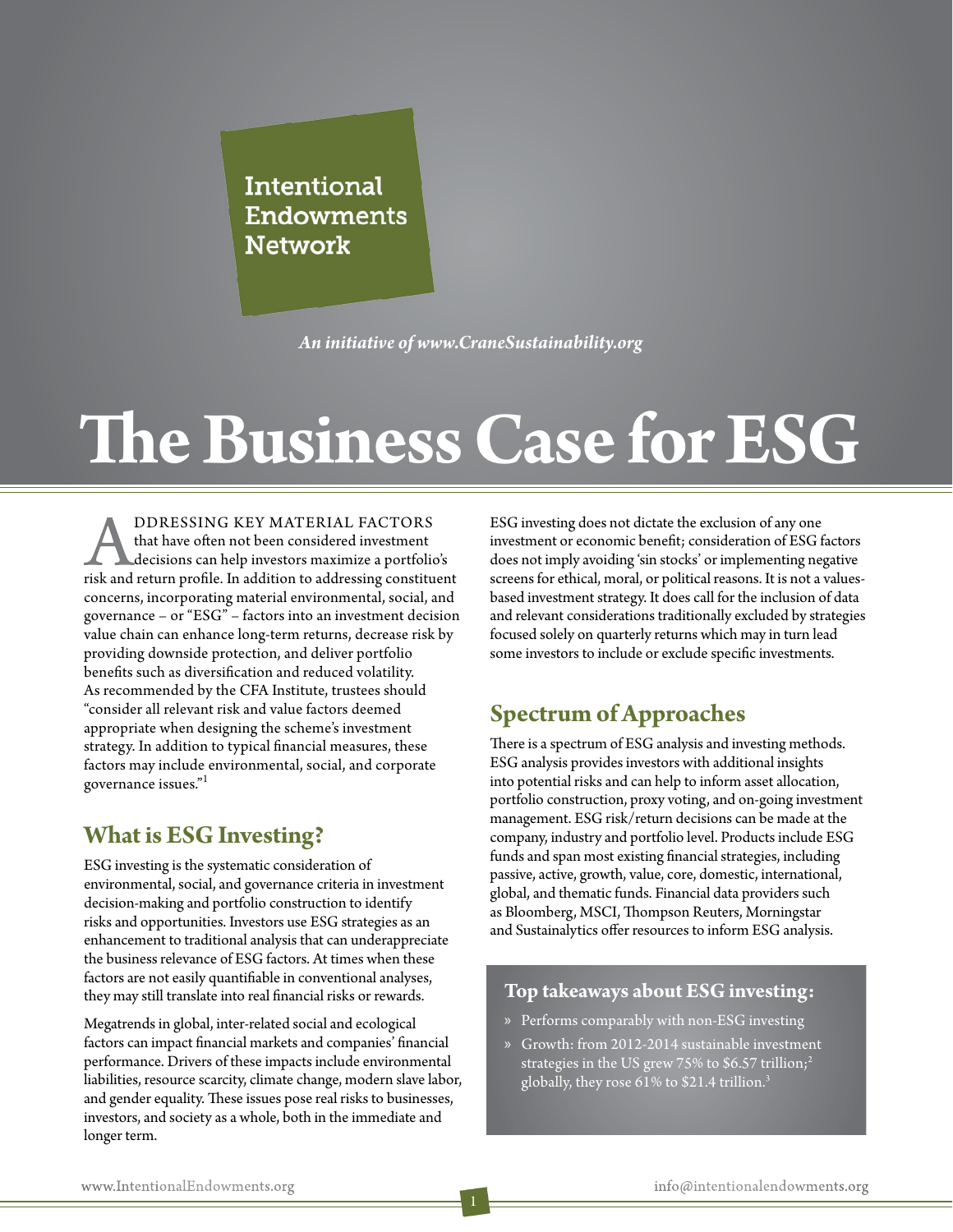Consistent metrics and standards for the field are emerging. The Sustainability Accounting Standards Board (SASB), which includes two former SEC commissioners on its board of directors,<sup>4</sup> is in the process of identifying sector-specific reporting standards to improve corporate disclosure on material ESG factors.<sup>5</sup>

 This initiative will essentially aggregate ESG factors with others that are already material under SEC securities law.

### **Elements of fundamental equity valuation that can be impacted by ESG factors to a material degree:**

- » Supply chain risks
- » Reputational and brand impact
- » Operational or product delays and lost productivity
- » Potential for impaired assets
- » Human capital: recruiting necessary talent
- » Winning bids/license to operate
- » Regulatory and legislative risks
- » Operating costs

# **How do ESG investing strategies perform financially?**

As with any investment product, some ESG strategies perform better than others, and some perform better than benchmarks and comparable non-ESG managers. Specific measurement periods matter as start and end dates frequently impact strategies differently.

In recent years the amount of data on ESG investing has grown significantly, providing evidence that ESG investment often outperforms traditional strategies. *One recent metastudy found that 89% of research studies showed that companies with high ESG ratings exhibit market-based outperformance compared to industry peers; another showed that 90 companies with strong sustainability policies outperformed a similar group with low sustainability standards, with a 4.8% higher annual above-market average return between 1993 and 2011.*  At a minimum, recent papers from Morgan Stanley, UBS, TIAA-CREF, Allianz Global, Cornerstone Capital and MSCI and Generation Foundation have all concluded that ESG investing generally performs comparably to non-ESG strategies.<sup>6</sup> Contrary to some traditionally held views, there is no performance penalty associated with pursuing such strategies (see Appendix for references).

A 2016 analysis of Morningstar Analyst Rating for funds found that those funds tagged as "socially conscious" have better 'star ratings' than the overall universe, as shown in the bar chart below.<sup>7</sup>



**Exhibit 1** Morningstar Ratings Distribution of Global Socially Conscious Funds (Date as of 1/16)

This analysis found that "fully 75% of the socially conscious funds have 3, 4 or 5 stars, rather than the two thirds that would be expected based on the normal distribution of the Morningstar Analyst Rating," and concluded that: "The evidence from the star rating is pretty clear: Investors interested in incorporating sustainability into their portfolios can do so without worrying about an intrinsic performance penalty.

The evidence from the star rating is that socially conscious funds tend to either outperform (globally) or perform in line with (U.S.) their conventional peers on a risk-adjusted basis."7

Source: Morningstar Direct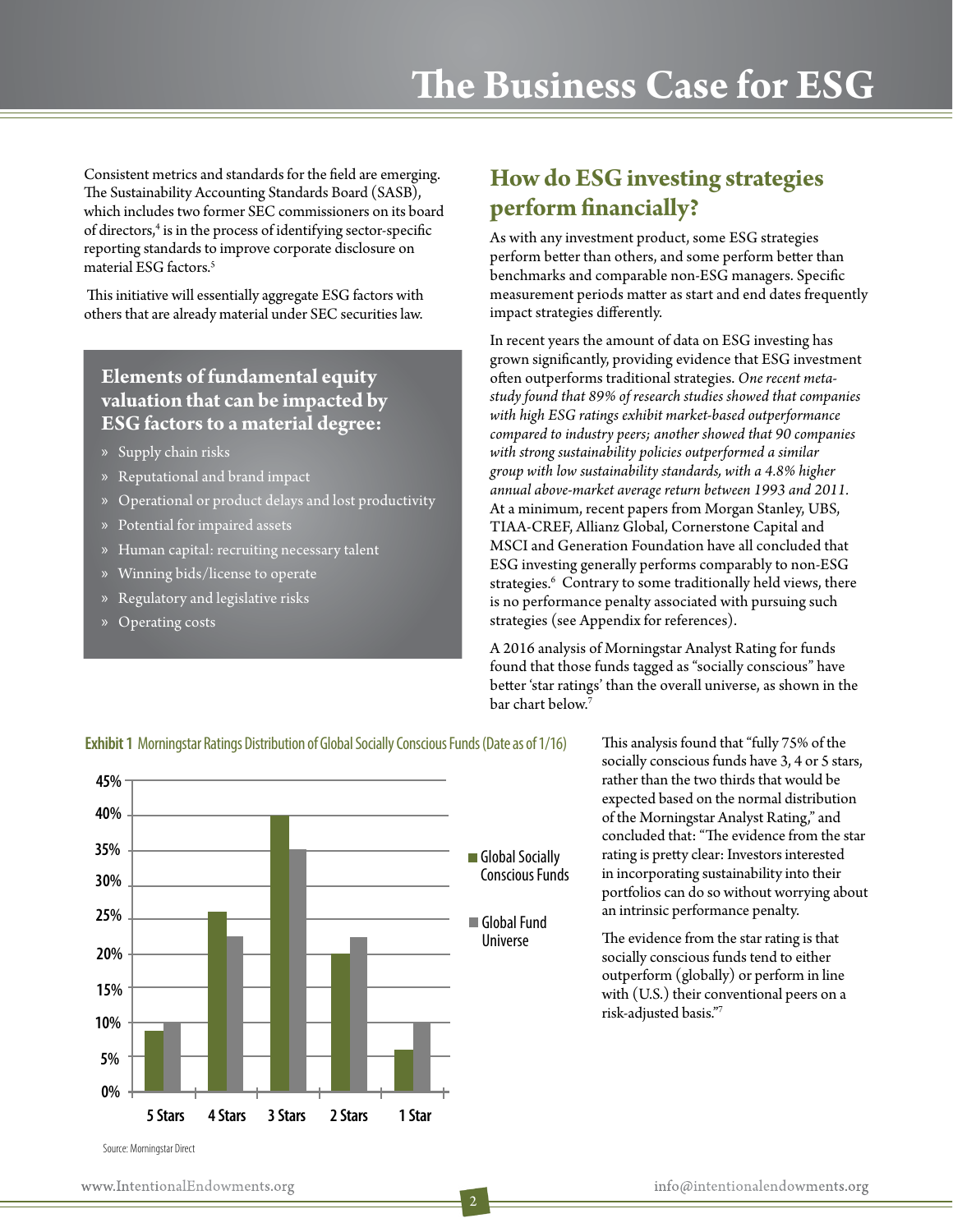

The divergence shown in the chart expresses the potential for alpha generation. That is, to the extent investors can identify material factors and apply them to sock selection, they may gain an edge by separating stocks more likely to perform better (blue line) and worse (red line) over time.

*Text and image excerpt from:* "The Financial and Societal Benefits of ESG Integration: Focus on Materiality," Calvert Investments, http://www.calvert.com/perspective/ research/calvert-serafeim-series-report-materiality

*Source:* Mozaffar Khan, George Serafeim, and Aaron Yoon, "Corporate Sustainability: First Evidence on Materiality" (2015), https://ssrn.com/abstract=2575912

## **What would we do differently if we were to pursue ESG investing?**

recommended reporting topics to data points that reflected company investments in material sustainability areas.

Controlling for systematic risk factors and opportunity sets, they analyzed stock prizes for each decile of "ESG improvers"

Broadly speaking, the process of ESG investing for endowments might include the following steps:

- » Educate the Board, investment committee, administrators, investment consultants, and stakeholders on ESG investing and what it means for managing the endowment.
- » Develop an ESG framework to integrate into the investment philosophy.
- » Develop an investment policy statement that reflects this framework and includes directives for external managers to consider ESG factors.
- » Communicate to investment managers and consultants the institution's position on ESG investing, and request responses on if and how managers consider ESG criteria.
- » Evaluate current portfolios both direct holdings and manager strategies – to identify limited ESG interests, and then engage with those managers to request better conformity with client expectations.
- » Endowments with limited ability or resources for
- shareholder engagement can consider requesting investment manager reporting on the ESG characteristics of portfolio constituents, engagement and proxy voting.
- » Include ESG integration metrics during the course of normal monitoring of the performance of managers and the endowment portfolio as a whole.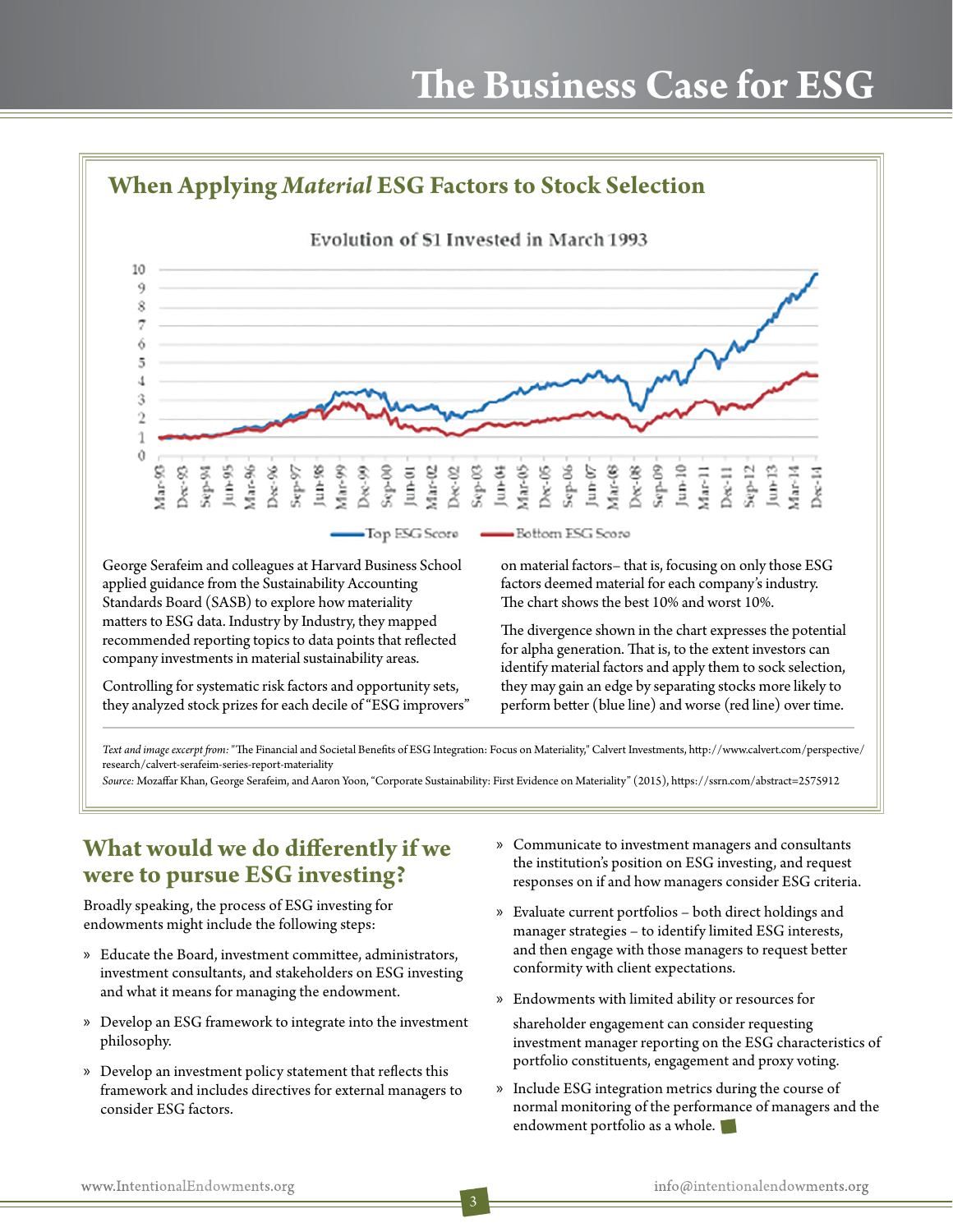# **Appendix**

#### **Material ESG Factors in the S&P 500: Examples from 2014 corporate 10-K filings**

**Coca Cola**: "Water is a limited resource in many parts of the world, facing unprecedented challenges from overexploitation, increasing demand for food and other consumer and industrial products whose manufacturing processes require water, increasing pollution, poor management and the effects of climate change."

**Progressive**: "Moreover, changing climate conditions, whether due to an increase in average temperatures (global climate change) or other causes, may increase how often severe weather events and other natural disasters occur and how much insured damage they cause. The extent of insured losses from a catastrophe is a function of both our total net insured exposure in the area affected by the event and the nature and severity of the event. We use catastrophe modeling tools and third-party experts to help estimate our exposures to such events. Those tools and expert opinions are based on historical data and other assumptions that limit their reliability, and they may become even less reliable as climatic conditions change."

**Traveler's Insurance**: Severe weather events over the last several years have underscored the unpredictability of future climate trends and created uncertainty regarding insurers' exposures to financial loss as a result of catastrophes and other weather-related events. For example, over the last decade hurricane activity has impacted areas further inland than previously experienced by the Company, thus expanding the Company's potential for losses from hurricanes. Additionally, both the frequency and severity of tornado and hail storms in the United States have been more volatile in recent years, while any further reductions in arctic sea ice may contribute to rising sea levels that could impact flooding in coastal areas. Accordingly, the Company may be subject to increased losses from catastrophes and other weather-related events.

Additionally, the Company's catastrophe models may be less reliable due to the increased unpredictability, frequency and severity of severe weather events or a delay in the recognition of recent changes in climate conditions."

Moving toward ESG for endowments need not be done all at once. In any long-term investment management enterprise, there is normal portfolio turnover and asset manager transition. Establishing the rationale and criteria for ESG-guided investing can be done thoughtfully and methodically over time. This allows asset owners the option to move into ESG investing as part of normal operations and manager turnover.

#### *Reports and guides on trends and practical application of ESG investment strategies:*

- » **"The 21st Century Investor: Ceres Blueprint for Sustainable Investing"**<sup>8</sup> | Ceres, 2013 – *Practical guide for asset owners and managers outlining ten steps for implementing a sustainable investment strategy that considers risks posed by issues such as water and resource scarcity, climate change, human and labor rights, population growth, that influence financial performance and are often not considered in traditional investment analysis.*
- » **"2014 Report on Sustainable and Responsible Investing Trends in the United States"**<sup>9</sup> | US SIF, 2014 – *The latest report in a bi-annual survey of trends in sustainable, responsible, and impact investing showing the number of managers engaged and dollars invested in such practices, as well as other key trends in the space.*

#### *Reports showing that companies with strong sustainability or ESG performance do better financially:*

- » **"Sustainable Reality: Understanding the Performance of Sustainable Investment Strategies"**10 | Morgan Stanley Institute for Sustainable Investing, March 2015. *Found that investing in sustainability has usually met, and often exceeded, the performance of comparable traditional investments. This is true on both an absolute and a risk-adjusted basis, across asset classes and over time.*
- » **"Can ESG Add Alpha? An Analysis of ESG Tilt and Momentum Strategies"**11 | Zoltán Nagy, Altaf Kassam and Linda-Eling Lee, MSCI, June 2015. *Both ESG Tilt and ESG Momentum strategies outperformed a global benchmark over an eight-year period. A significant portion of this outperformance was not explained by style factors, and may have been attributable to ESG factors.*
- » **"ESG in Equities"**12 | AllianzGl Global Solutions, December 2015. *The majority of studies analyzed report a positive relationship between corporate sustainability and stock price behavior. Much of the newer research in particular show that superior ESG strength also appears to lower volatility risk.*
- » **"Sustainable Investing: Addressing the Myth of Underperformance"**13 | Sebastian Vanderzeil, Craig Metrick and Andy Zheng, Cornerstone Capital, September 24, 2015. *Evidence shows that aligning investments with ESG*